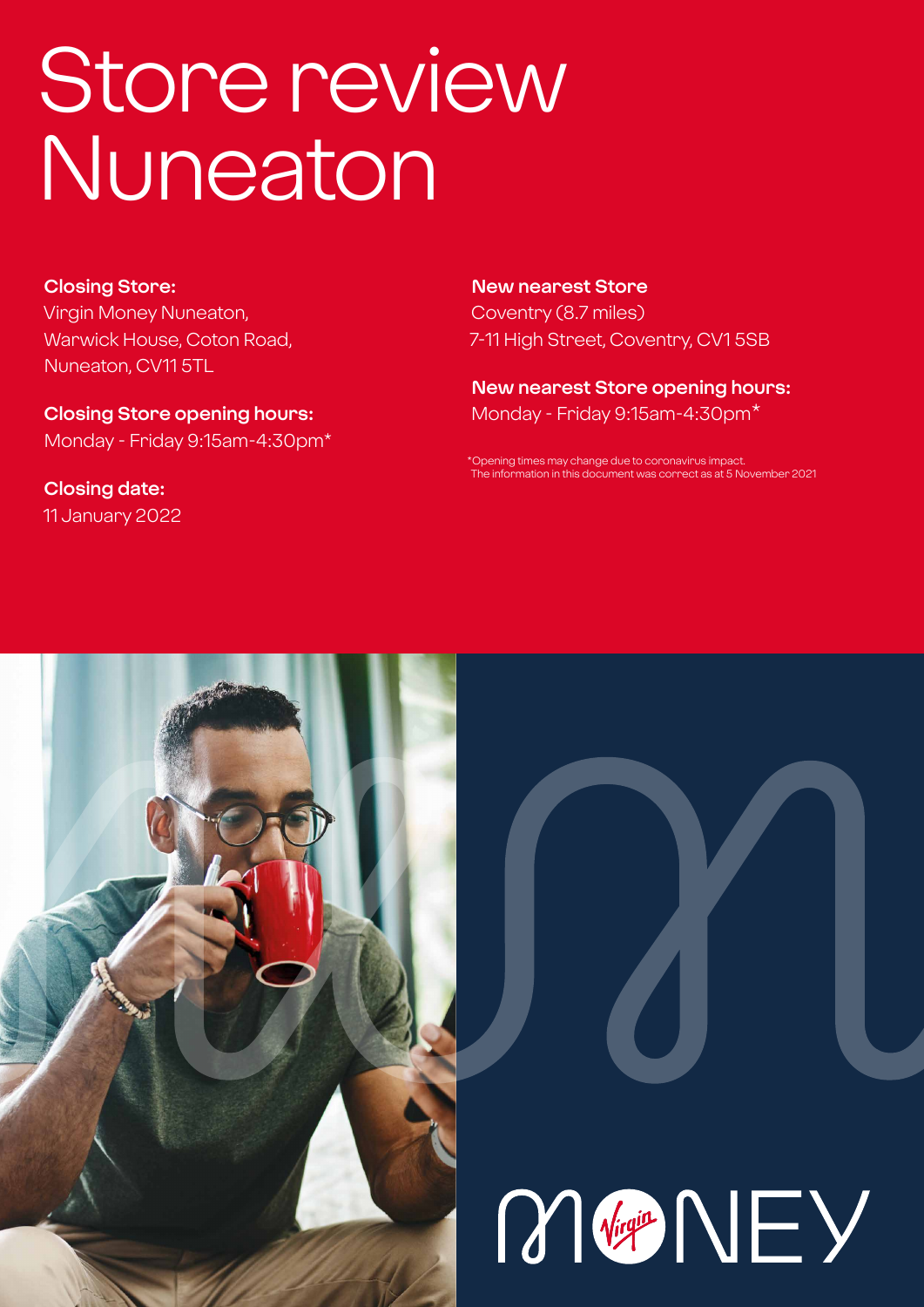# Summary of discussions

This Store review shares the outcome of discussions following the closure announcement for Nuneaton Store. It also contains our contact information if you have any questions or need help before or after the Store closes.

Since the closure announcement, we've been speaking to customers and local stakeholders to find out how we can limit the effects of this closure as much as possible. This has included reaching out to vulnerable and potentially vulnerable customers to offer additional support.

### Why we're closing your Store

More and more customers are taking advantage of our digital services and only visiting Stores when they want to discuss a significant life event. Between April 2019 and July 2021 we've seen digital registrations increase from 48.7% to 57.6% across our personal customers, and daily internet banking and mobile app logins are up 66%.

It's important to balance investment in digital services with making sure our Store network continues to meet the needs of our customers. This means that we've made the difficult decision to close a number of Stores.

This decision has been reached after considerable thought and analysis which includes input from local management.

Our Stores will continue to be a really important part of what we do and we've recently refreshed and revitalised them now that we're one Virgin Money brand.

### Just so you know

When we announced the Nuneaton Store was closing, we published an impact assessment. This provided more information on why we made the decision and ways in which customers could continue to make the most of our banking services. Head to **virginmoney.com/store-closures** or ask in Store to find out more.

# Feedback from customers and local stakeholders

### Customer feedback

Some customers have raised concerns over the closure of the Store and we have received a total of 0.04% complaints on the closure per customers mailed. We've been speaking to them about their personal circumstances and providing information on ways to continue to bank with us. We're confident that the transfer of accounts to the new Store will be smooth and there are alternative ways to bank with us locally or by using our digital services. These include:

- > Should a customer wish to use a Store for general advice or to discuss a product, Coventry Store is 8.7 miles away and there are a further 3 Stores within 31 miles.
- > There are other ATMs in the area that are free to use.
- > Our mobile, internet and telephone banking facilities allow customers to do most day-to-day tasks, like balance checks, viewing transactions, transferring money between accounts, paying bills and cancelling / amending regular payments. Customers can even pay in a cheque on the go.
- > Customers are also able to use our mobile app to make external payments in a number of different ways and we're continuing to make our digital banking services bigger and better.
- > The local full service Post Office is located nearby on 38-39 Abbey Gate Shopping Precinct and provides personal and business customers with an alternative way to do their day-to-day banking transactions, such as cash withdrawals and paying in cash and cheques. Head to **www.postoffice.co.uk/branch-finder** to find other Post Office locations.
- > Customers can get all the information about our products and services, or raise any concerns by calling us on **0800 121 7365**. Our opening times are 7am to 9pm Monday to Saturday and 10am to 5pm on Sundays.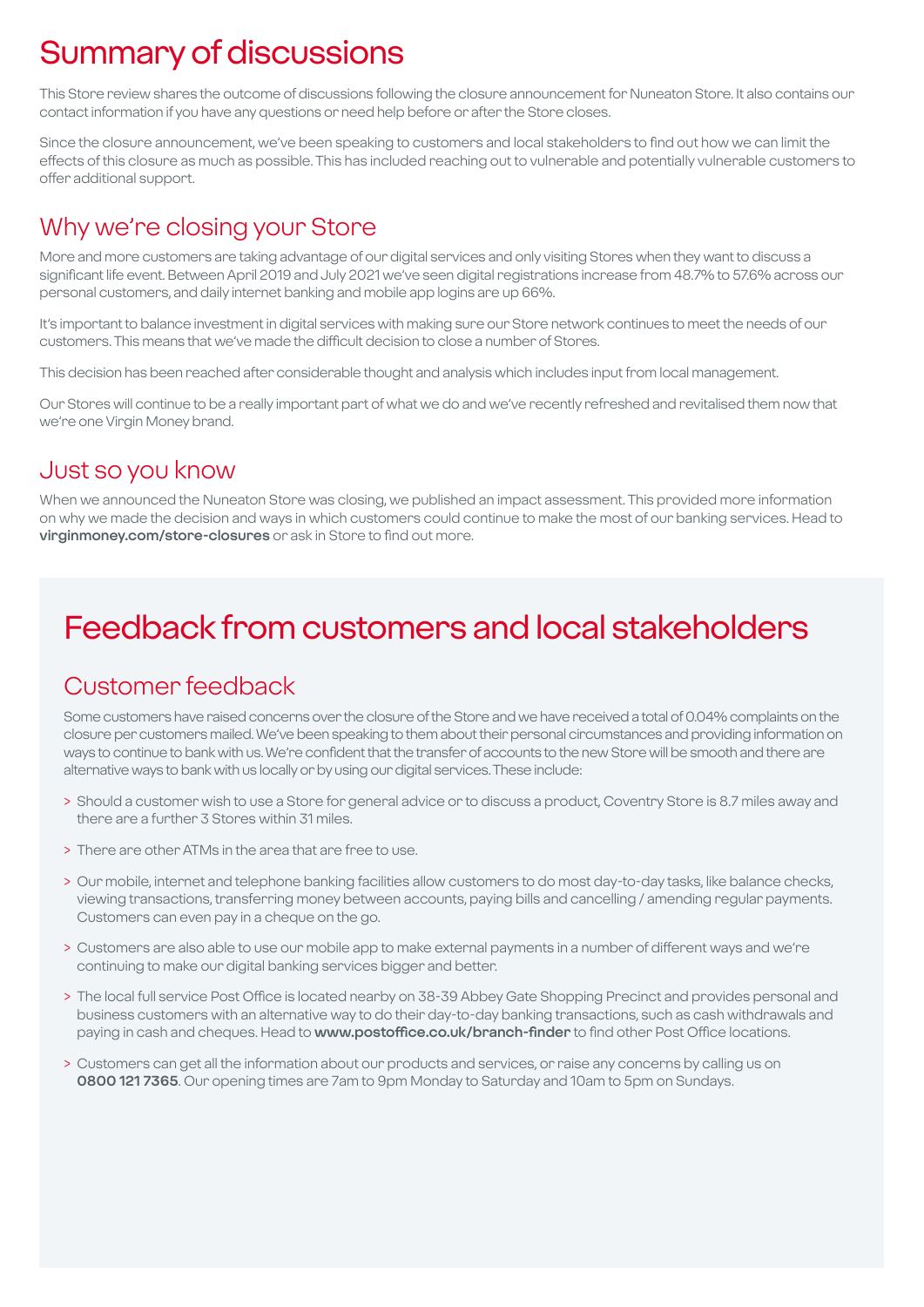### Stakeholder & community feedback

Cllr Caroline Phillips has emailed to say the closure is a shame and more jobs gone from the town centre. She wishes the Store staff all the best.

Our Store Manager has visited the local Post Office and began engagement to ensure they are prepared to support our customers following the Store closure. Our Manager has also taken the opportunity to support customers by walking to the Post Office with them and completing an introduction to the Post Office Cashiers, so that the customers are supported in getting used to the new banking environment at the Post Office.

Our Store Manager has also called two local businesses that bank within the Store daily to support them in deciding alternative ways to bank, primarily using the Post Office and direct cash facilities.

### Engagement with customers and local stakeholders

| <b>Stakeholders</b>               | <b>Engagement activities</b>      | <b>Additional notes</b>                                                                                                                                                                                                                                                                                                                                                                                                                                                                                                                                                                                   |
|-----------------------------------|-----------------------------------|-----------------------------------------------------------------------------------------------------------------------------------------------------------------------------------------------------------------------------------------------------------------------------------------------------------------------------------------------------------------------------------------------------------------------------------------------------------------------------------------------------------------------------------------------------------------------------------------------------------|
| <b>Customers</b>                  | Store posters and leaflets        | Live from 29 September 2021.                                                                                                                                                                                                                                                                                                                                                                                                                                                                                                                                                                              |
|                                   | Closure details on our<br>website | Available at virginmoney.com/store-closures                                                                                                                                                                                                                                                                                                                                                                                                                                                                                                                                                               |
|                                   | External media                    | Announcement issued to national and local media outlets.                                                                                                                                                                                                                                                                                                                                                                                                                                                                                                                                                  |
|                                   | <b>Direct mailing</b>             | A letter, 24-hour banking leaflet and Post Office services leaflet sent<br>on 29 September 2021. This was issued to all Store customers and<br>customers regularly using the Store.                                                                                                                                                                                                                                                                                                                                                                                                                       |
|                                   |                                   | The mailing included info on the Store closure and how to access all<br>the other ways to bank. This provided customers with a minimum 12<br>weeks' notice in line with the UK Finance Access to Banking Standard<br>and Financial Conduct Authority (FCA) Guidance.                                                                                                                                                                                                                                                                                                                                      |
|                                   | <b>Customer contact</b>           | We're contacting known vulnerable and potentially vulnerable<br>customers, to see what we can do to support their banking<br>needs after the closure. We'll talk to them about their personal<br>circumstances and ways we can help. This may include arranging a<br>meeting with the nearest Store Manager or walking the route to the<br>nearest Post Office with them.<br>All customers can attend digital banking sessions either in Store, at<br>a local library or carried out remotely when requested. The Store<br>digital banking sessions are scheduled for 3 November and 10<br>December 2021. |
|                                   |                                   | Corporate Structured Finance and Commercial and Private<br>Relationship Managers will talk to their customers about the closure<br>and make sure they have support in place to meet their banking<br>requirements (e.g. we may be able to set up a cash delivery service<br>for some of our Business customers).                                                                                                                                                                                                                                                                                          |
| <b>Customer support</b><br>groups | Email                             | Email sent to local Citizens Advice Bureau on 30 September 2021.<br>Email sent to local Chamber of Commerce on 30 September 2021.<br>Email sent to Age UK local group, RNIB and FSB regional team on 30<br>September 2021.                                                                                                                                                                                                                                                                                                                                                                                |
| <b>Politicians</b>                | Email / letter                    | Email issued to local MP on 29 September 2021 and local Councillors<br>30 on September 2021.                                                                                                                                                                                                                                                                                                                                                                                                                                                                                                              |
| <b>Post Office</b>                | <b>Meetings</b>                   | Following discussions of the closure with the Post Office, they're<br>contacting the nearest three Post Office branches to each closing<br>Store. This is to make sure they're aware of the closure and supplied<br>with extra pay-in envelopes.                                                                                                                                                                                                                                                                                                                                                          |